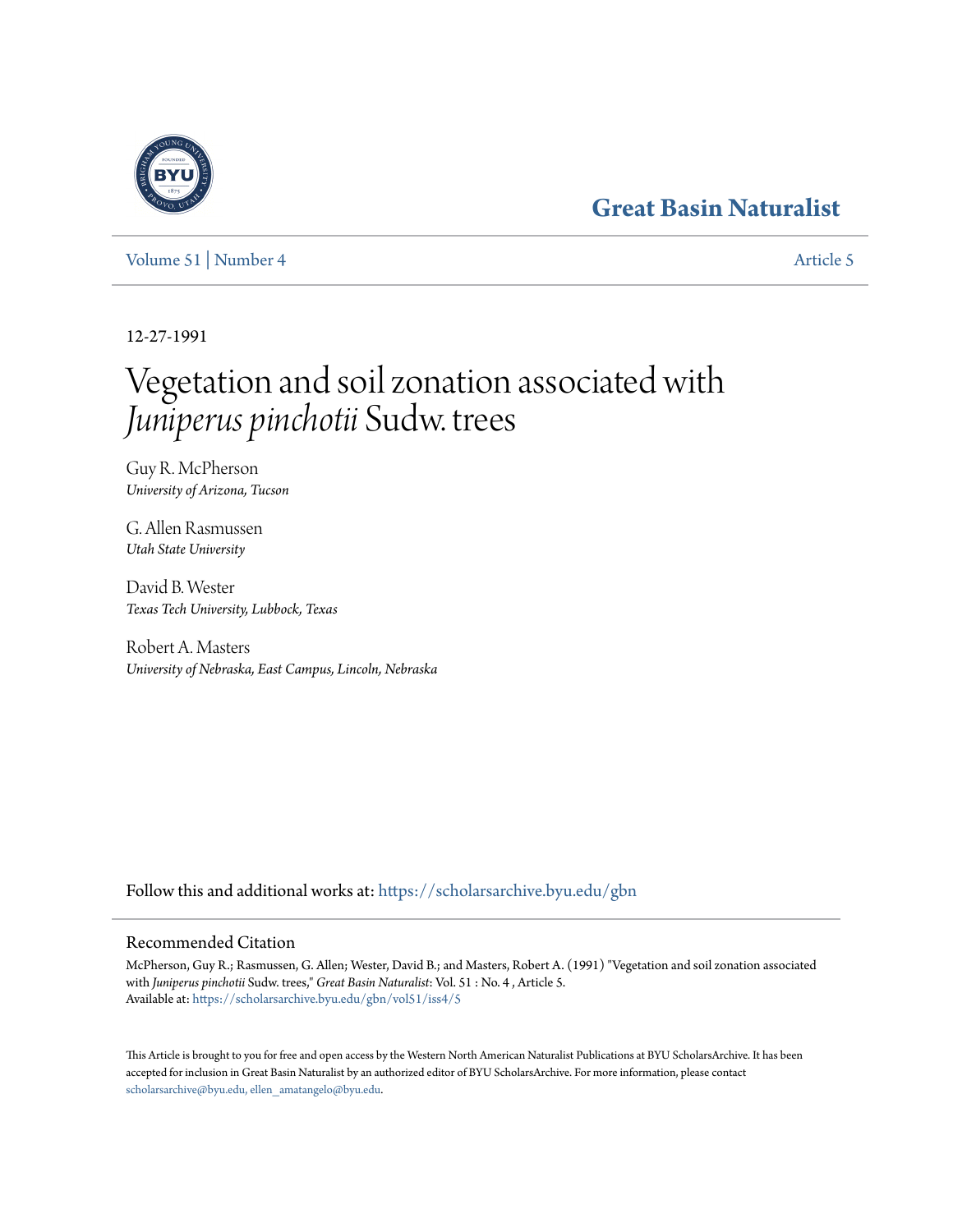#### Great Basin Naturalist 51(4), 1991, pp. 316-324

# VEGETAT10N AND SOIL ZONATION ASSOCIATED WITH *JUNIPERUS PINCHOTII* SUDW. TREES

#### Guy R. McPherson<sup>1</sup>, G. Allen Rasmussen<sup>2</sup>, David B. Wester<sup>3</sup>, and Robert A. Masters

ABSTRAcr.~Herbaceolisvegetation pattern and soil properties around individual]uniperus *pinchotii* Sudw. trees were studied on a grazed and a relict grassland in western Texas. Herb standing crop and soil samples were obtained under the canopy, at canopy edge, and beyond the canopy edge of three to five trees on each of four dates. Standing crop waslowest midway between the bole and canopy edge. Soil organic matterwas highest underjuniper canopies on both sites. Soil pH and P were not related to distance from tree bole on either site. Herbaceous pattern from under the canopy to canopy edge apparently depended primarily on individual tree size. However, trees had little influence on herbaceous vegetation pattern 3-5 m beyond canopy edge, a response attributed to distance-independent interaction between]. *pinchotii* and herbaceous vegetation. Given a shallow soil underlain by indurated caliche and tree densities ranging from 288 (relict size) to 2123 (grazed site) treeslha, the interaction between]. *pinchotii* and herbaceous vegetation did not change over a distance of3-5 m from tree canopy edge in ourstudy area.

*Key words:* Juniperus pinchotii, *redberry juniper*, *vegetation pattern, soil nutrients, herbivory, relic area, competition.*

Zones of herbaceous vegetation around *Juniperus* trees have been reported for several species in the western United States (Arnold 1964, Clary 1973, Springfield 1976, Everett et al. 1983, Schott and Pieper 1985). The most commonly recognized vegetation zones are: (1) under woody plant canopies, where *juniperus* litter and shade alter microenvironment; (2) in a transition zone, where *juniperus* roots compete with herbaceous plants for water and nutrients; and (3) in the interstice between trees, where trees do not influence herbaceous vegetation. In contrast, a zonation pattern was not detected around *j. virginiana* in Oklahoma (Engle et al. 1987) or ]. *monosperma* in New Mexico (Armen~ trout and Pieper 1988). In these studies, herbaceous vegetation beyond tree canopies did not change with increased distance from trees.

Woody species influence soil properties primarily by rooting and litterfall characteris~ tics (Barth 1980). Chemical constituents from surrounding soil are taken up by tree roots and concentrated in biomass. Litterfall transfers much of this biomass to the area beneath the canopy where it accumulates, and decomposition releases chemical constituents to

the underlying soil. Soluble salts (Fireman and Hayward 1952, Sharma and Tongway 1973), nitrogen and phosphorus (reviewed by Tiedemann 1987), and zinc, iron, and magnesium (Hibbard 1940, Follett 1969, Barth 1980) have been implicated in this process.

*Juniperus pinchotii* Sudw. (nomenclature follows Correll and Johnston 1970), a sprouting evergreen conifer commonly found on limestone or gypseous soils, occupies about 2.4 million ha of rangeland in western and central Texas (Adams 1972). Throughout its range, *J. pinchotii* migrated quickly onto prairies during the expansion of the cattle industry  $(1870-1920)$  (Hall and Carr 1968, Adams 1975). Western Texas populations of ]. *pinchotii* previously restricted to buttes and escarpments have subsequently expanded' into adjacent grasslands and have become a major vegetation component (Ellis and Schuster 1968). The primary objective of this study was to determine the effects of individual *juniperus pinchotii* trees on herbaceous vegetation and soil properties at a grazed and a relict site in western Texas.

#### STUDY AREAS

#### Two western Texas study sites were used.

<sup>&</sup>lt;sup>1</sup>Forest-Watershed Sciences Program, School of Renewable Natural Resources, 325 Biological Sciences East, University of Arizona, Tucson, Arizona 85721. <sup>2</sup>Range Science Department, Utah State University, 4 UMC 5230, Logan, Utah 94322.

**<sup>3</sup>Department arRange and Wildlife Management, Te.'l:us Tech University, Lubbock, Texas 79409.**

<sup>4362</sup>F Plant Science Building, University of Nebraska, East Campus, Lincoln, Nebraska 68583.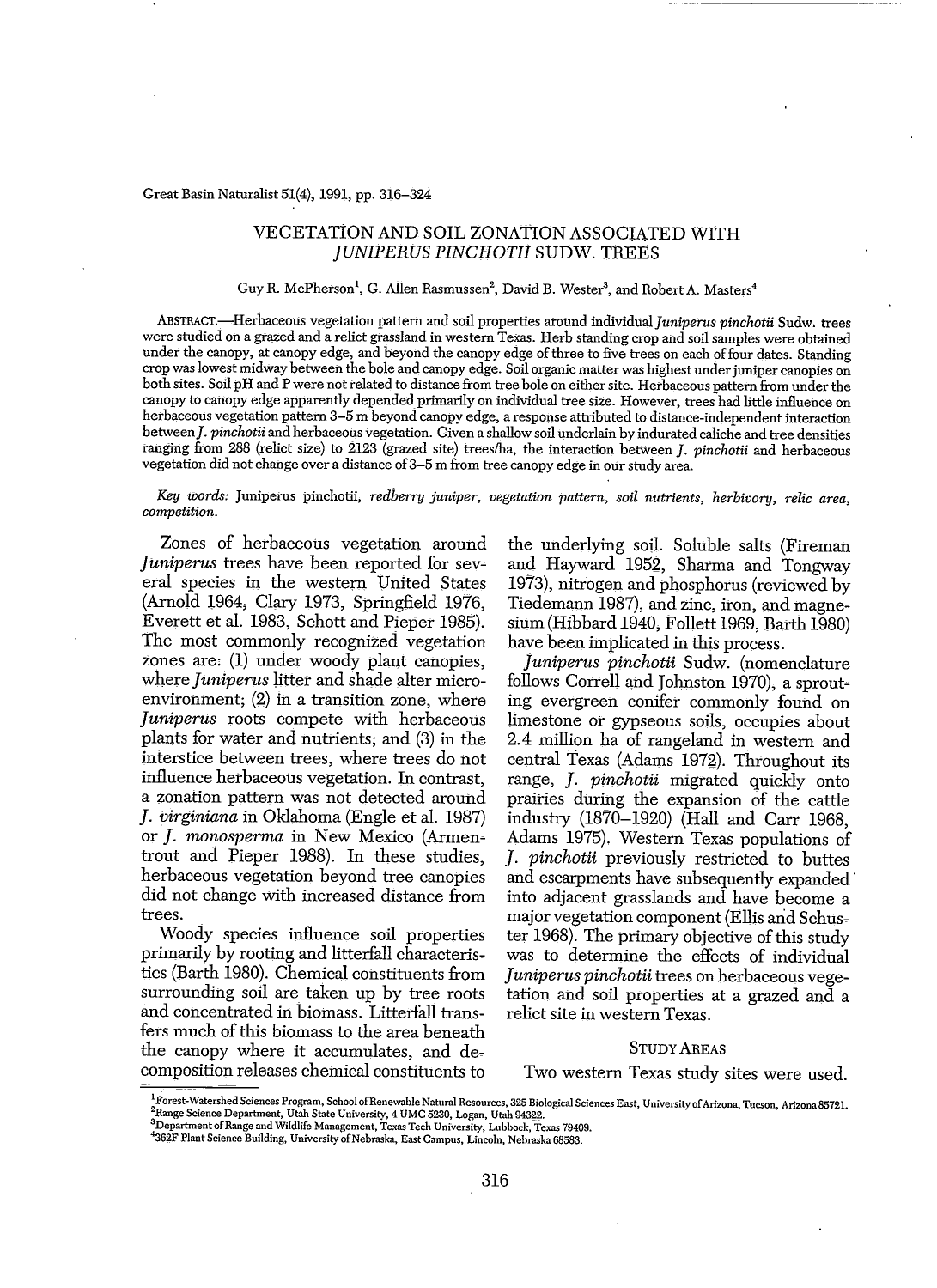Flattop Mountain, an isolated butte 11 km northwest of Snyder (101°10'W, 33°00'N), has not been grazed by livestock but is accessible to wildlife species and supports relict vegetation (McPherson 1987). Nine km southeast of the butte is an area With considerable historic grazing pressure. The grazed site is contiguous With the Llano Estacado High Plains; the relict site is a High Plains outlier (Brown and Schuster 1969). Average annual precipitation is 412 mm (Dixon 1975). Dominant soil on both sites is a shallow (about 50 cm) clay loam of the Lea-Slaughter complex (fine~loamy, mixed, thermic Petrocalcic Paleustolls and clayey, mixed, thermic, shallow Petrocalcic Paleustolls) (Dixon et al. 1973, Dixon 1975). These sites represent environmental settings whose primary extrinsic difference is domestic livestock grazing. The sites may also have intrinsic soil differences.

## METHODS

On each site, 20 *juniperus* plants were selected randomly, except for the requirements that they were (1) beyond the shading influence of other junipers; (2) between 1.0 and 4.0 m tall; and (3) at least 5 m from roads, shallow soil (gravel present at surface), or visi~ bly disturbed areas. Standing crop of herbaceous vegetation was estimated around three to five randomly selected trees on each site in July (corresponding to peak standing crop) and October (to assess autumn productivity) 1984 and 1985, years in which study sites received 42 and 96% of long-term growing season precipitation (420 mm), respectively (McPherson 1987). Transects were established in the cardinal directions from the stem, ending 3 m beyond the canopy edge. Rectangular quadrats (0.10  $\text{m}^2$ ) were located at midpoint between canopy edge and stem (location 1), at canopy edge (location 2), and at 1.0-m intervals beyond the canopy edge (locations 3~5). Two quadrats were randomly located along each of 10 randomly located 5-m permanent transects in the interstice between trees (at least 5 m from nearest *juniperus* plant; location I). Standing crop in quadrats was harvested to a 2.5~cm stubble height and separated by species. Herbage samples were oven-dried at 60 C for 48 h and weighed.

Two complete soil horizons were exposed and profiles described to the depth of indu- . rated caliche on each site (McPherson 1987).

Soil samples were collected from the 0-10~cm soil layer halfway between boie and canopy edge, at canopy edge, and at 1, 2, and 3 m along a southward transect from five randomly selected trees on each site in May 1986. Determination of calcium carbonate equivalent followed Richards (1954); organic matter content (OM) was determined by wet digestion (Prince 1955). Samples were analyzed for nitrogen (N), potassium (K), phosphorus (P), exchangeable calcium (Ca), sodium (Na), and magnesium (Mg) following Onken et al. (1980). Soluble salt and pH determination followed McLean (1982).

Species occurring With less than 5% frequency on all sites and dates were removed from the data set (Gauch 1982), leaving 57 species for subsequent analyses. Standing crop values were log transformed (Steel and Torrie 1980). Analysis of variance, Fisher's protected LSD, and reciprocal averaging ordination (RA) were used to analyze the effect of*juniperus* trees on herbaceous vege~ tation and soil properties. Variability from tree to tree was taken into account by considering trees as blocks in a randomized complete block design in the analysis of variance. The "treatment effect" in this analysis Was quadrat distance from tree bole.

#### RESULTS

#### Herbaceous Vegetation

Strong interactions  $(P < .01)$  between tree (block) and quadrat distance from tree (treatment) were exhibited by 56 of 57 species on all dates and sites (a tree-x-distance interaction was not present  $[P > .05]$  for *Bouteloua curtipendula* [Michx.] Torr. on the relict site on any date). Tree~x-distance interactions were also exhibited by plant guilds (cool~season grasses, warm~season grasses, forbs) and for total standing crop.

With only one grazed site and one relict site, it is not possible to statistically test the effect of site. Within a site, apparent differences in aboveground biomass between years (Table 1) were attributable to differences in precipitation (about twice as great in 1985 as 1984). (For elaboration of site and year effects on herbaceous production, see McPherson and Wright 1990.) However, vegetation composition Within each site was similar on all sampling dates (Table 1). Ordination results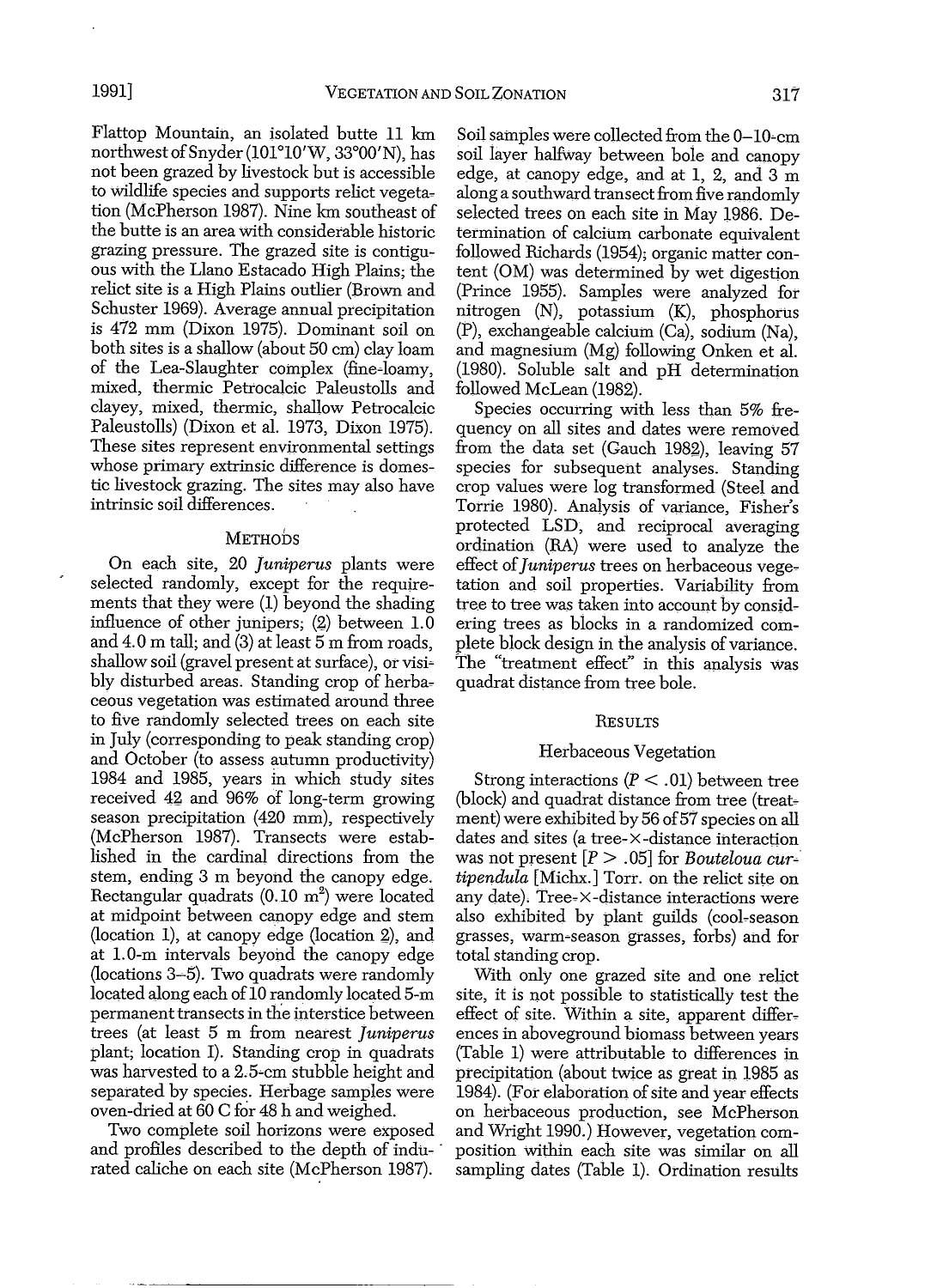# 318 GREAT BASIN NATURALIST [Volume 51

|                      |                       | <b>GRAZED SITE</b> |                         |                  |                  |             |                |                  |                  |                         |             |             |
|----------------------|-----------------------|--------------------|-------------------------|------------------|------------------|-------------|----------------|------------------|------------------|-------------------------|-------------|-------------|
| Species <sup>1</sup> | <b>July 1984</b>      |                    |                         |                  |                  |             |                | October 1984     |                  |                         |             |             |
|                      | Location <sup>2</sup> |                    |                         |                  |                  |             |                | Location         |                  |                         |             |             |
|                      | $\bf{l}$              | $\overline{2}$     | 3                       | 4                | $\mathbf S$      | $\mathbf I$ | 1              | $\boldsymbol{2}$ | 3                | $\overline{\mathbf{4}}$ | 5           | I           |
| <b>GRASSES</b>       |                       |                    |                         |                  |                  |             |                |                  |                  |                         |             |             |
| ARSP                 | $\bf{0}$              | 6                  | 90                      | 192              | 173              | 270         | $\bf{0}$       | 401              | 125              | 113                     | 124         | 156         |
| <b>BOCU</b>          | 6                     | 29                 | 24                      | 193              | 16               | 23          | 0              | 141              | 107              | 38                      | 63          | 53          |
| <b>BUDA</b>          | 0                     | $\overline{2}$     | $\overline{\mathbf{4}}$ | $\boldsymbol{2}$ | $\boldsymbol{2}$ | 6           | 0              | 6                | $\boldsymbol{4}$ | 6                       | 6           | 5           |
| TRMU                 | 0                     | $\overline{2}$     | 6                       | 58               | 4                | 34          | 0              | 72               | 24               | 61                      | 64          | 52          |
| <b>STNE</b>          | 121                   | 61                 | 0                       | 0                | 0                | $\bf{0}$    | $\bf{0}$       | $\bf{0}$         | $\bf{0}$         | 0                       | 0           | 0           |
| <b>SIHY</b>          | 0                     | 11                 | 0                       | 0                | 0                | 0           | 70             | 0                | $\bf{0}$         | 0                       | 0           | 0           |
| Other<br>grasses     | $\,2\,$               | 13                 | 4                       | 10               | 6                | 15          | 0              | 122              | 46               | 57                      | 60          | 27          |
| FORBS                |                       |                    |                         |                  |                  |             |                |                  |                  |                         |             |             |
| CRDI                 | $\bf{0}$              | $\mathbf 0$        | $\mathbf{2}$            | 20               | 51               | 98          | 0              | 37               | 111              | 73                      | 96          | 80          |
| <b>SICA</b>          | 8                     | 28                 | 0                       | 0                | 0                | 0           | 146            | 0                | 11               | 158                     | 0           | 6           |
| ZIGR                 | 0                     | 4                  | $\overline{2}$          | 24               | $\mathbf{2}$     | 39          | 12             | 60               | 12               | 7                       | 13          | 65          |
| EVNU                 | 0                     | 4                  | 17                      | 34               | 8                | 43          | 0              | 8                | 15               | 21                      | 27          | 30          |
| LEER                 | 0                     | $\bf{0}$           | 37                      | $\mathbf{2}$     | 6                | 14          | 0              | $\overline{2}$   | 8                | $\mathbf{2}$            | $\mathbf 0$ | 23          |
| CADR                 | $\bf{0}$              | 4                  | 6                       | 6                | 4                | 8           | $\overline{2}$ | 11               | 6                | 38                      | 63          | 37          |
| ERMO                 | 0                     | $\bf{0}$           | 0                       | $\bf{0}$         | 0                | 0           | $\mathbf 0$    | 0                | 0                | 0                       | 0           | $\bf{0}$    |
| Other<br>forbs       | 71                    | 94                 | 96                      | 139              | 120              | 149         | 16             | 126              | 99               | 98                      | 276         | 158         |
| Total                | 208                   | 258                | 288                     | 680              | 392              | 699         | 246            | 986              | 568              | 672                     | 792         | 692         |
|                      |                       | <b>RELICT SITE</b> |                         |                  |                  |             |                |                  |                  |                         |             |             |
| <b>GRASSES</b>       |                       |                    |                         |                  |                  |             |                |                  |                  |                         |             |             |
| <b>ARSP</b>          | 0                     | $\overline{2}$     | $\overline{2}$          | 161              | 73               | 113         | 0              | 4                | $\bf{0}$         | 4                       | 0           | 52          |
| <b>BOCU</b>          | 248                   | 217                | 436                     | 285              | 333              | 830         | 26             | 116              | 157              | 95                      | 122         | 184         |
| <b>BUDA</b>          | 0                     | 2                  | 14                      | 23               | 15               | 18          | 0              | 8                | $\boldsymbol{2}$ | $\mathbf 0$             | $\,2\,$     | 0           |
| TRMU                 | 0                     | 13                 | 25                      | 19               | $\bf{0}$         | 60          | 0              | 42               | 0                | 19                      | 22          | 30          |
| <b>STNE</b>          | 123                   | 19                 | 13                      | 0                | 0                | 0           | 0              | $\bf{0}$         | $\bf{0}$         | 34                      | 0           | 39          |
| SIHY                 | 0                     | 0                  | $\bf{0}$                | 0                | 0                | 0           | 62             | 7                | 0                | 0                       | 0           | 0           |
| Other                | 56                    | 155                | 59                      | 171              | 2                | 82          | 8              | 120              | 156              | 107                     | 59          | 31          |
| grasses              |                       |                    |                         |                  |                  |             |                |                  |                  |                         |             |             |
| FORBS                |                       |                    |                         |                  |                  |             |                |                  |                  |                         |             |             |
| CRDI                 | 0                     | $\bf{0}$           | 0                       | $\mathbf 0$      | 0                | $\bf{0}$    | 0              | 0                | 0                | 0                       | 0           | $\bf{0}$    |
| <b>SICA</b>          | 6                     | $\bf{0}$           | 0                       | 0                | 0                | $\bf{0}$    | 30             | 2                | 0                | 0                       | 20          | 5           |
| ZIGR                 | 0                     | $\bf{0}$           | 0                       | 0                | 0                | $\bf{0}$    | 0              | 0                | 0                | 0                       | 0           | $\bf{0}$    |
| <b>EVNU</b>          | 0                     | $\bf{0}$           | 0                       | 0                | 6                | 0           | $\bf{0}$       | 0                | 0                | 0                       | 0           | $\mathbf 0$ |
| LEER                 | 0                     | $\bf{0}$           | $\bf{0}$                | 0                | $\bf{0}$         | $\bf{0}$    | 0              | 0                | 0                | 0                       | 0           | 0           |
| <b>CADR</b>          | 0                     | 0                  | 0                       | $\bf{0}$         | 0                | 0           | 0              | $\bf{0}$         | 0                | 0                       | 0           | $\bf{0}$    |
| <b>ERMO</b>          | 0                     | 0                  | 0                       | $\bf{0}$         | $\bf{0}$         | 0           | 0              | 0                | 0                | 0                       | 0           | 0           |
| Other                | 13                    | 10                 | 13                      | 25               | 75               | 62          | 8              | 26               | 25               | 19                      | 24          | 49          |
| forbs                |                       |                    |                         |                  |                  |             |                |                  |                  |                         |             |             |
| <b>TOTAL</b>         | 446                   | 418                | 562                     | 684              | 504              | 1165        | 134            | 325              | 340              | 278                     | 249         | 390         |

TABLE 1. Standing crop (g/m<sup>2</sup>) of selected herbaceous species on grazed and relict grassland at six locations around *Juniperus pinchotii* trees in western Texas, July and October 1984 and 1985 (each number is mean of four cardinal directions and three to five trees).

were also similar on each sampling date. Be-<br>cales (landscape, community, and individual<br>cause ordination diagrams, which included tree). Evaluation of pattern at the landscape cause ordination diagrams, which included tree). Evaluation of pattern at the landscape all sampling dates, contained too many points level involved ordinating all trees on both all sampling dates, contained too many points level involved ordinating all trees on both<br>to plot adequately, only results from the Octo-sites (Fig. 1). The first ordination axis indito plot adequately, only results from the Octo-<br>ber 1985 sampling date are shown.<br>cates a site effect: all quadrats from the relict

ber 1985 sampling date are shown. cates a site effect: all quadrats from the relict Effects of *J. pinchotii* on herbaceous vege-site were assigned negative first axis scores. Effects of *J. pinchotii* on herbaceous vege-<br>site were assigned negative first axis scores,<br>tation pattern were recognizable at several and most quadrats from the grazed site were and most quadrats from the grazed site were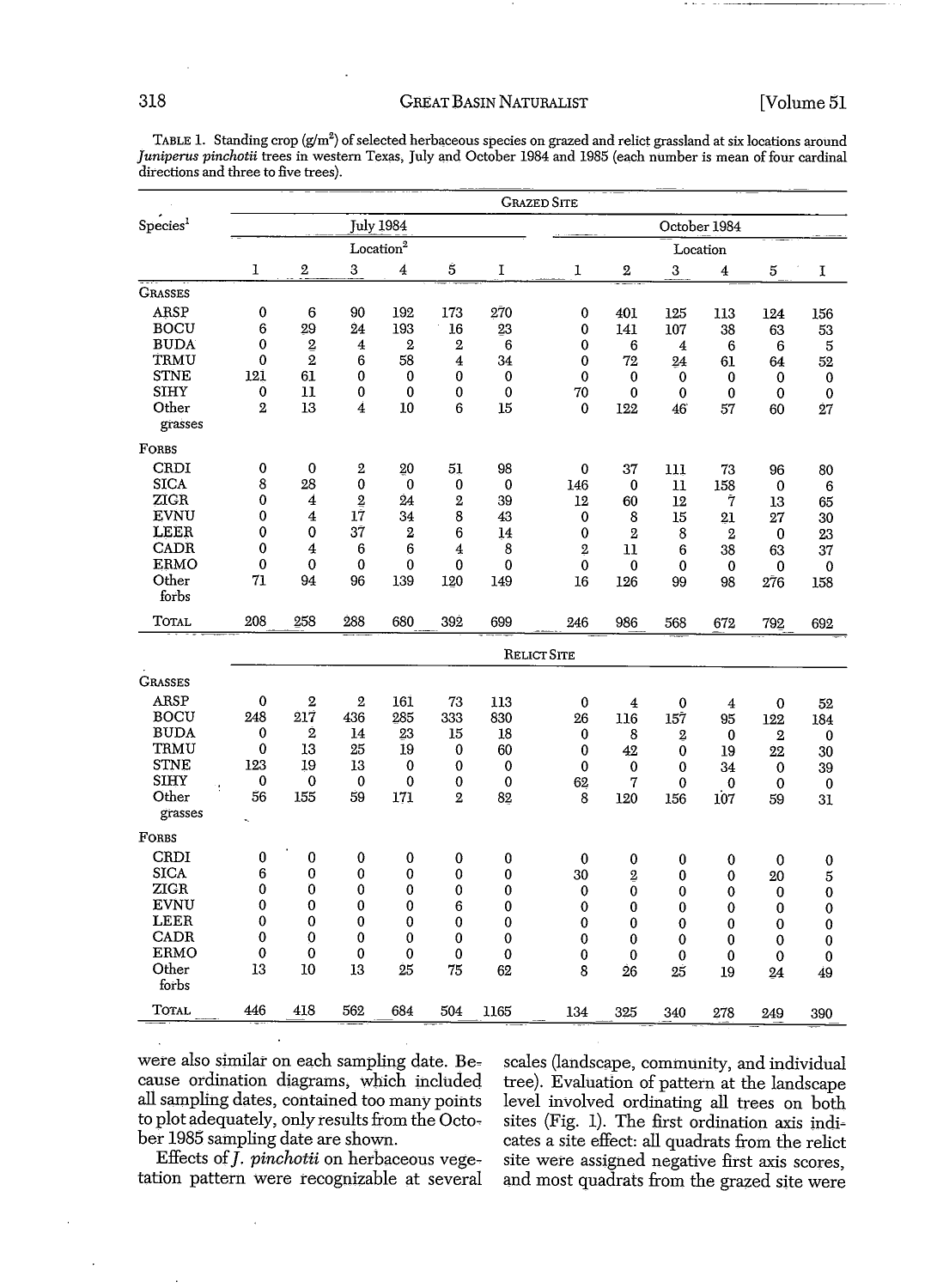|  | TABLE 1 continued. Data for 1985. |  |  |
|--|-----------------------------------|--|--|
|--|-----------------------------------|--|--|

|                      |             |                |             |           |             |              | <b>GRAZED SITE</b> |                |                |              |          |             |
|----------------------|-------------|----------------|-------------|-----------|-------------|--------------|--------------------|----------------|----------------|--------------|----------|-------------|
| Species <sup>1</sup> |             |                |             | July 1985 |             |              |                    |                |                | October 1985 |          |             |
|                      |             |                |             | Location  |             |              |                    |                |                | Location     |          |             |
|                      | 1           | $\mathbf{2}$   | 3           | 4         | 5           | I            | 1                  | $\overline{2}$ | 3              | 4            | 5        | 1           |
| <b>GRASSES</b>       |             |                |             |           |             |              |                    |                |                |              |          |             |
| ARSP                 | $\mathbf 2$ | 61             | 393         | 586       | 347         | 570          | $\bf{0}$           | 16             | 64             | 211          | 188      | 228         |
| <b>BOCU</b>          | 114         | 198            | 19          | 27        | 49          | 186          | 8                  | 79             | 0              | 0            | 0        | 209         |
| <b>BUDA</b>          | 0           | 12             | 18          | 13        | 19          | 41           | 17                 | 8              | 8              | 7            | 22       | 7           |
| TRMU                 | 8           | 118            | 50          | 54        | 83          | 127          | 4                  | 114            | 34             | 85           | 172      | 181         |
| <b>STNE</b>          | 0           | $\bf{0}$       | 0           | 0         | 0           | 0            | 0                  | 0              | $\bf{0}$       | 0            | 0        | 0           |
| SIHY                 | 120         | $\mathbf{2}$   | $\bf{0}$    | 0         | $\bf{0}$    | $\bf{0}$     | 126                | 0              | $\bf{0}$       | 0            | 0        | $\mathbf 0$ |
| Other<br>grasses     | 0           | 114            | 38          | 134       | 118         | 80           | $\overline{2}$     | 187            | 82             | 184          | 204      | 13          |
| FORBS                |             |                |             |           |             |              |                    |                |                |              |          |             |
| CRDI                 | 0           | 109            | 190         | 145       | 230         | 127          | 0                  | 50             | 131            | 68           | 118      | 30          |
| <b>SICA</b>          | 390         | $\overline{2}$ | 0           | 0         | 13          | 0            | 0                  | 4              | 0              | 0            | 0        | 0           |
| ZIGR                 | $\bf{0}$    | 65             | 0           | 0         | $\bf{0}$    | 94           | 0                  | 36             | 119            | 53           | 31       | 48          |
| EVNU                 | 0           | 13             | 38          | 24        | 71          | 100          | 0                  | 24             | 34             | 65           | 33       | 45          |
| LEER                 | 14          | 37             | 132         | 83        | 101         | 82           | 169                | 476            | 436            | 152          | 212      | 20          |
| CADR                 | 8           | 12             | 26          | 43        | 127         | 57           | 0                  | 44             | 20             | 7            | 133      | 43          |
| ERMO                 | 10          | 312            | 79          | 36        | 13          | 46           | 57                 | 57             | 90             | 63           | 85       | 67          |
| Other                | 145         | 185            | 292         | 273       | 211         | 474          | 77                 | 174            | 150            | 158          | 134      | 184         |
| forbs                |             |                |             |           |             |              |                    |                |                |              |          |             |
| TOTAL                | 811         | 1240           | 1275        | 1418      | 1382        | 1984         | 460                | 1269           | 1168           | 1053         | 1332     | 1075        |
|                      |             |                |             |           |             |              | <b>RELICT SITE</b> |                |                |              |          |             |
| <b>GRASSES</b>       |             |                |             |           |             |              |                    |                |                |              |          |             |
| ARSP                 | 0           | 107            | 135         | 83        | 183         | 88           | 0                  | 16<br>$\sim$   | 21             | 7            | 113      | 254         |
| <b>BOCU</b>          | 0           | 463            | 417         | 351       | 379         | 595          | 91                 | 356            | 609            | 615          | 830      | 605         |
| <b>BUDA</b>          | 0           | 45             | 35          | 55        | 44          | 26           | 5                  | 15             | 8              | 11           | 18       | 45          |
| TRMU                 | 0           | 47             | 46          | 42        | 33          | $\mathbf{2}$ | 57                 | 274            | 43             | 54           | 60       | 23          |
| <b>STNE</b>          | 25          | 796            | 247         | 186       | 277         | 25           | 0                  | 0              | 0              | 0            | 0        | 10          |
| <b>SIHY</b>          | 245         | 117            | 57          | 0         | 0           | 27           | 252                | 66             | I              | 0            | $\bf{0}$ | 0           |
| Other                | 0           | 74             | 106         | 54        | 64          | 173          | 38                 | 280            | 177            | 226          | 82       | 162         |
| grasses              |             |                |             |           |             |              |                    |                |                |              |          |             |
| FORBS                |             |                |             |           |             |              |                    |                |                |              |          |             |
| CRDI                 | 0           | $\bf{0}$       | $\mathbf 2$ | $\bf{0}$  | 0           | 0            | 0                  | 0              | 0              | 0            | 0        | 0           |
| <b>SICA</b>          | 131         | 145            | 41          | 16        | 0           | 9            | 3                  | 39             | 3              | $\bf{0}$     | 0        | 3           |
| ZIGR                 | 0           | 0              | 0           | 0         | 0           | 0            | 0                  | 0              | 0              | 0            | 0        | 0           |
| EVNU                 | 0           | 0              | 0           | 0         | 3           | 0            | 0                  | 0              | 0              | 0            | 0        | 0           |
| LEER                 | 0           | 0              | 0           | 0         | 0           | 0            | 0                  | 0              | 0              | $\bf{0}$     | $\bf{0}$ | 0           |
| CADR                 | 0           | $\bf{0}$       | 0           | 0         | $\mathbf 0$ | 0            | 0                  | 6              | $\overline{2}$ | 0            | 0        | 0           |
| <b>ERMO</b>          | 191         | 123            | 74          | 138       | 84          | 134          | 223                | 180            | 117            | 42           | 111      | 139         |
| Other                | 53          | 91             | 255         | 139       | 349         | 186          | 50                 | 52             | 43             | 79           | 69       | 35          |
| forbs                |             |                |             |           |             |              |                    |                |                |              |          |             |
| Total                | 645         | 2008           | 1415        | 1064      | 1416        | 1265         | 719                | 1284           | 1024           | 1034         | 1283     | 1276        |

 $^{1}$ Species abbreviations are: ARSP = Aristida sp., BOCU = Bouteloua curtipendula, BUDA= Buchloe dactyloides, TRMU = Tridens muticus, STNE = Stipa neomexicana, SIHY =Sitanion hystrix, CRDI =Croton dioicus, SICA = Simsia calva, ZICR = Zinnia grandiflora, EVNU = Evolvulus nuttallianus, CADR<br>= Calylophus drummondianus, ERMO = Erigeron modestus.<br>"Locations are midway bet

were quadrats under tree canopies (location 1 herbaceous vegetation. Location 1 quadrats and, to a limited extent, location 2) on the (under the tree canopy) were ordinated to-

assigned positive first axis scores. Exceptions to interstice representing tree influence on were quadrats under tree canopies (location 1 herbaceous vegetation. Location 1 quadrats and, to a limited extent, location  $2$ ) on the (under the tree canopy) were ordinated to-<br>grazed site. grazed several as were quadrats beyond the canopy grazed site. gether, as were quadrats beyond the canopy Ordination of quadrats along the second edge (locations 3–5, I). Quadrats at the axis (Fig. 1) indicates a gradient from tree bole canopy edge (location-2) were ordinated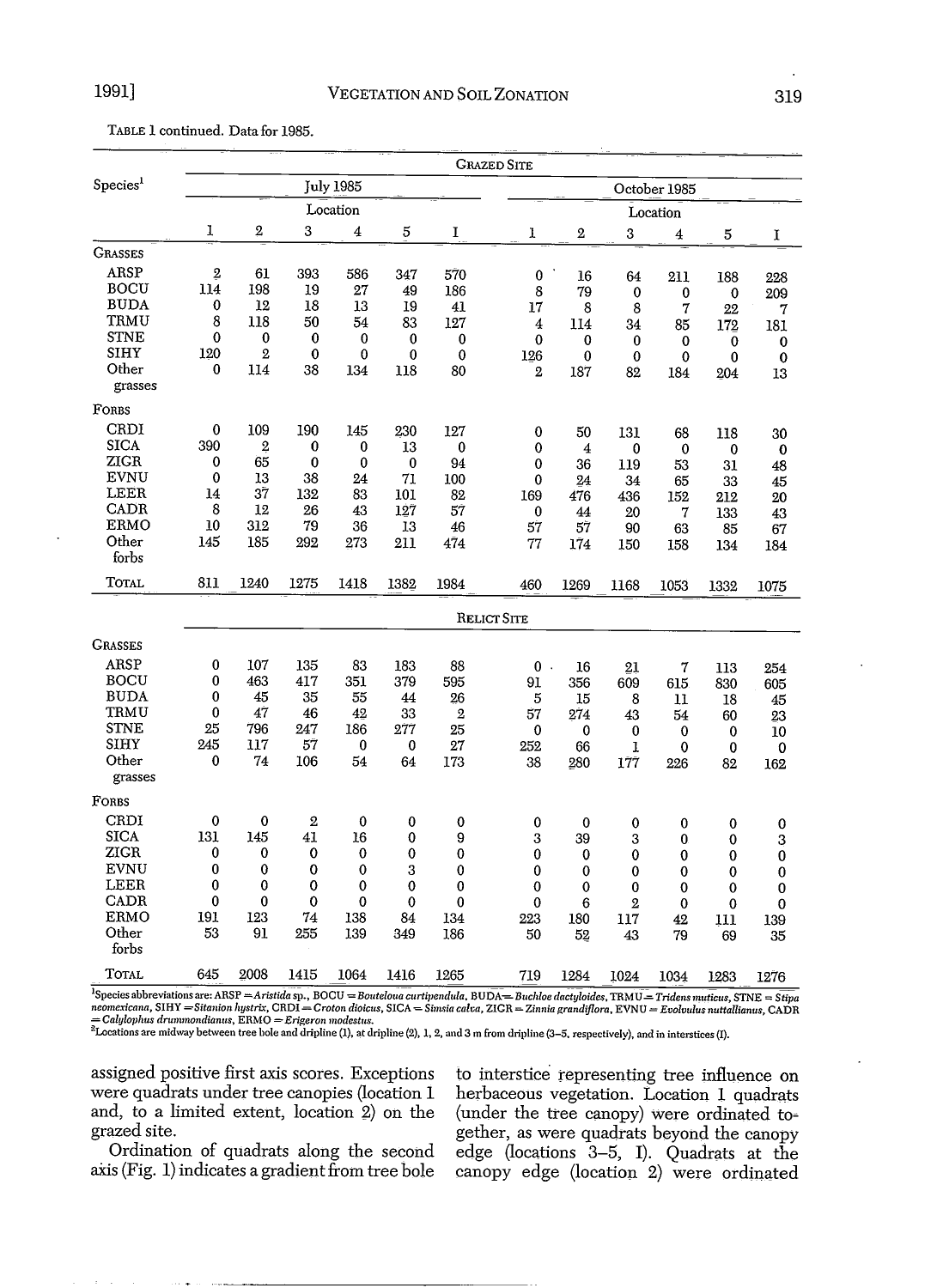

Fig. 1. Reciprocal averaging quadrat ordination *around]uniperus pinchotii* Sudw. trees on grazed (bold type) and relict (normal type) semiarid grasslands. Location 1 is at midpoint between tree bole and canopy edge; location 2 is at canopy edge; and locations 3, 4, and 5 are 1, 2, and 3 m from canopy edge, respectively. Location I is in interstice between trees.

between quadrats under the tree and those beyond the canopy edge.

Ordination of all trees on the relict site (Fig. 2) and the grazed site (Fig. 3) reflects community-level analyses. On both sites, axis I reflected a distance gradient from tree bole to interstice. Quadrats under the canopy and at canopy edge were assigned negative first axis ordination scores, whereas other quadrat locations were generally assigned positive scores. Additionally, quadrats at locations 3-5 were ordinated together with quadrats from the interstitial zone. Axis II reflected treeto-tree variation. Small trees (height, stem diameter, and crown volume) were ordinated more positively on this axis than Were large trees (data not shown). Ordinations did not indicate any effect of compass direction on herb response.

Ordination of a single tree on each site further elucidated the tree's influence on herbaceous vegetation beneath the canopy (Figs. 4, 5; in each case, axis **III** was plotted against axis I to reduce arch distortion associ~ ated with the plot of axes I and II). The ordination revealed that quadrats under the tree (location 1) were readily distinguishable from remaining quadrats. Quadrats 1, 2, and 3 m



Fig. 2. Reciprocal averaging quadrat ordination *around]uniperus pinchotii* Sudw. trees on a relict semiarid grassland. Location 1 is at midpoint between tree bole and canopy edge; location 2 is at canopy edge; and locations 3, 4, and 5 are 1, 2, and 3 m from canopy edge, respectively. Location 1 is in interstice between trees.



Fig. 3. Reciprocal averaging quadrat ordination *around]uniperus pinchotii* Sudw. trees on a grazed semiarid grassland. Location 1 is at midpoint between tree bole and canopy edge; location 2 is at canopy edge; and locations 3, 4, and 5 are 1, 2, and 3 m from canopy edge, respectively. Location 1is in interstice between trees.

from the tree (locations 3, 4, and 5) tended to be ordinated together. Quadrats at canopy edge (location 2) were assigned ordination scores intermediate between these two groups.

#### Soil Properties

Organic matter, soil P, and pH differed  $(P < .05)$  between sites; however, trees influenced few of the measured soil properties.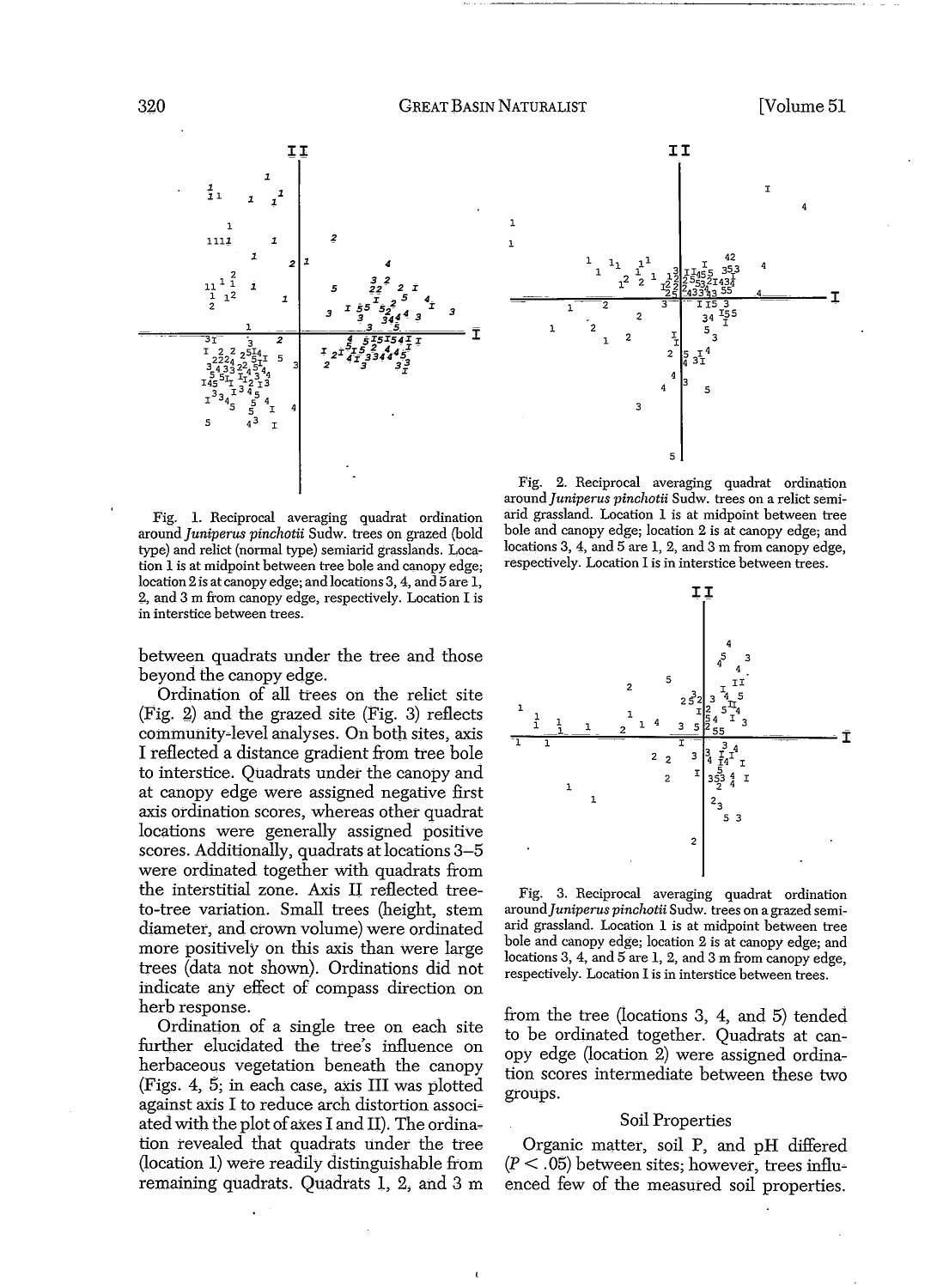

Fig. 4. Reciprocal averaging ordination around *aJuniperus pinchotii* Sudw. tree on a relict semiarid grassland. Location 1 is at midpoint between tree bole and canopy edge; location 2 is at canopy edge; and locations 3, 4, and 5 are 1, g, and 3 m from canopy edge, respectively.

Organic matter was higher  $(P < .05)$  under trees than at or beyond canopy edge on both sites (Table 2). Potassium and salinity were slightly higher at the edge of the canopy than at other locations on the relict site. Other soil properties were unaffected by distance from tree bole.

### **DISCUSSION**

These data indicate that site differences reflecting differences in environment and possibly grazing history had a relatively large impact on soils and herbaceous vegetation. Although parent material and physical environment appeared similar for the two sites, these sites may have differed with respect to localized precipitation patterns or geochemical processes. It is also noteworthy that these two study areas have different histories with respect to livestock grazing. Livestock grazing can influence these soil properties (Whitehead 1970, Kleiner and Harper 1972, Bauer et al. 1987).

Our data indicate that J. *pinchotii* trees had minimal impact on most soil properties, results which differ markedly from those reported for *juniperus* species in the western U.S. (for a review see Tiedemann 1987). For example, Barth (1980), Thran and Everett



**III**

 $\frac{1}{32 \cdot 4}$ 

 $2<sub>4</sub>$ 

 $\mathcal{P}$ 

3

5

(1987), and Klopatek (1987) found L5~5.5 times more soil N under pinyon or juniper trees than in interstices. Concentrations of soil P, K, Mg, Ca, and Na followed similar patterns. However, Brotherson and Osayande (1980) reported no differences in P or cations and only a slight difference in N (0.049 vs. 0.044%) under *j. osteosperma* trees and in open areas. Mean soil N Was 0.015% in our study area, which is probably growth-limiting. Tiedemann (1987) indicated that 0.05-0.5% total N is sufficient for grassland and shrubland soils. Differences in soil organic matter at different distances from the bole probably resulted from deposition and subsequent decomposition of *juniperus* foliage.

Herbs in location 1 and, to a lesser extent, location 2, were protected from grazing by *juniperus* trees. *juniperus pinchotii* is a closed-canopy species that does not selfprune lower branches. This growth form offers protection from grazing under canopies. At each site,]. *pinchotii* had little influ-' ence on herbaceous vegetation or soil properties beyond the tree crown. Our results indicate less tree influence on herbaceous vegetation than commonly reported for' *juniperus* species in the western U.S. That there was no discernible pattern in herbaceous vegetation 1-3 m past the tree canopy and beyond into the interstitial zone does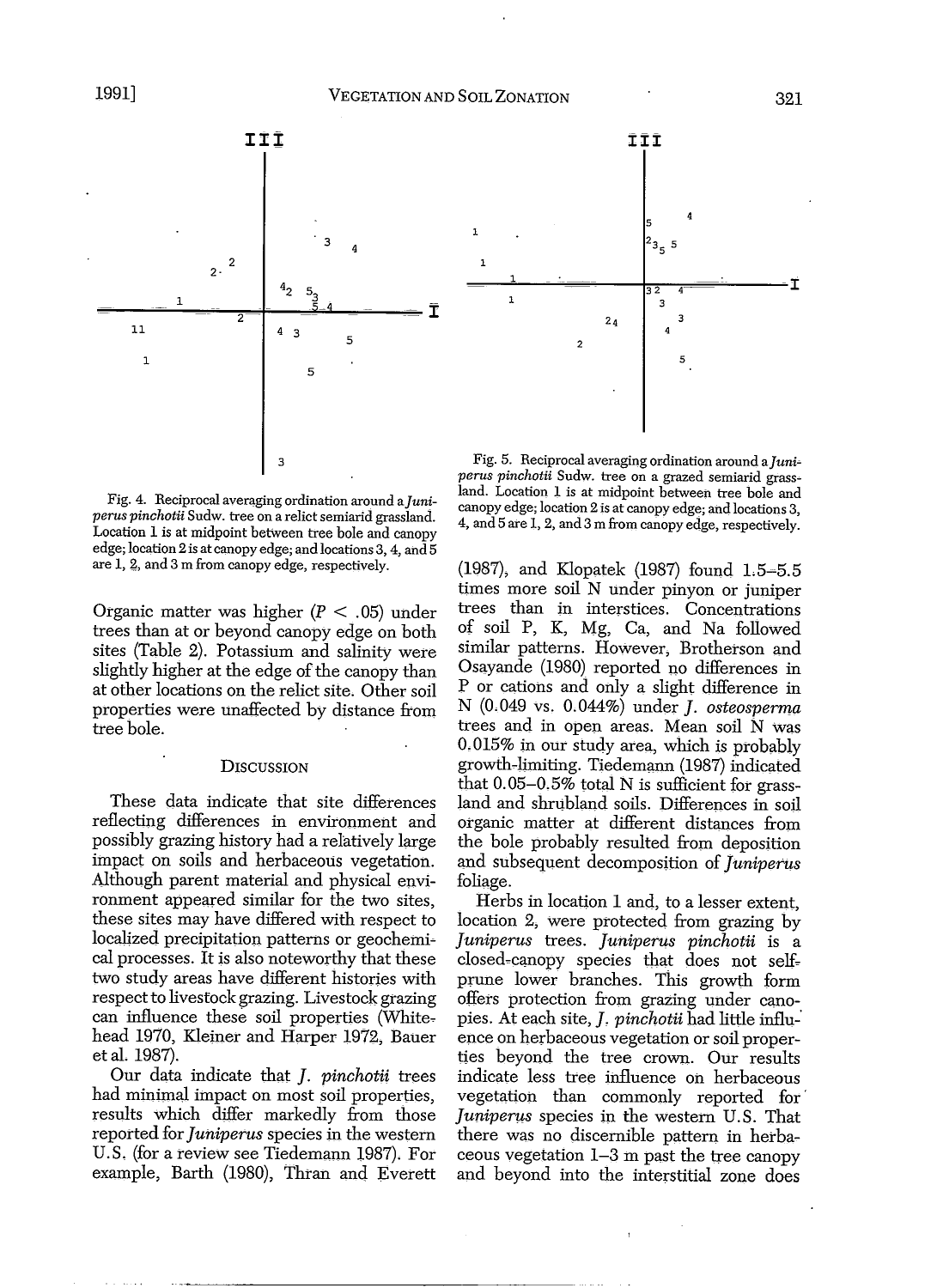#### 322 GREAT BASIN NATURALIST [Volume 51

| Soil           | Location <sup>1</sup> |                    |                  |                    |                    |                   |  |  |  |  |  |
|----------------|-----------------------|--------------------|------------------|--------------------|--------------------|-------------------|--|--|--|--|--|
| property       | Site <sup>2</sup>     |                    | 2                | 3                  | 4                  | 5                 |  |  |  |  |  |
| OM(%)          | R                     | 4.2aA <sup>3</sup> | 3.4 <sub>b</sub> | 3.3 <sub>b</sub> A | 3.4 <sub>b</sub> A | 3.4 <sub>bA</sub> |  |  |  |  |  |
|                | G                     | 3.5aB              | 2.9 <sub>b</sub> | 2.5cB              | 2.5cB              | 2.5cB             |  |  |  |  |  |
| K(ppm)         | Ŗ                     | 490.0b             | 568.0a           | 437.0b             | 435.0b             | 460.0b            |  |  |  |  |  |
|                | G                     | 461.0              | 593.0            | 494.0              | 451.0              | 661.0             |  |  |  |  |  |
| Salinity (ppm) | $\mathbf R$           | 358.0ab            | 374.0a           | 318.0b             | 325.0b             | 342.0b            |  |  |  |  |  |
|                | G                     | 315.0              | 329.0            | 297.0              | 310.0              | 316.0             |  |  |  |  |  |
| P(ppm)         | R                     | 6.5A               | 7.0A             | 6.2A               | 7.8A               | 7.5A              |  |  |  |  |  |
|                | G                     | 19.9B              | 17.3B            | 18.3B              | 17.7B              | 17.1B             |  |  |  |  |  |
| рH             | R                     | 8.0                | 7.8 <sub>A</sub> | 7.9A               | 7.8                | 7.9A              |  |  |  |  |  |
|                | G                     | 8.0                | 8.2B             | 8.1B               | 8.0                | 8.1B              |  |  |  |  |  |

TABLE 2. Soil properties of grazed and relict grassland at five locations around *Juniperus pinchotii* trees in western Texas.

<sup>1</sup>Locations are midway between tree bole and dripline (1), at dripline (2), and 1, 2, and 3 m from dripline (3, 4, and 5, respectively). **2R** ~: **relictsite, C = grazed site.**

 ${}^{3}$ Means within a row followed by the same lowercase letter are not significantly different ( $P > .05$ ) according to Fisher's protected LSD. Means within a column for each soil property followed by the same uppercase letter are not significantly different  $(P > .05)$  according to Fisher's protected LSD.

not imply that herbaceous vegetation has not reacted to the presence of *J. pinchotii* trees, but rather that this response is distanceindependent. That is, it is likely that interaction between *J. pinchotii* and herbaceous vegetation is similar 1 m from the tree canopy and 5 m beyond the tree canopy. Personal observations of mechanically uprooted J. *pinchotii* trees have revealed that the root system of these trees is laterally extensive. Furthermore, soils of our study areas were less than 50 cm deep and were underlain by indurated caliche (McPherson et al. 1988); these condi~ tions are conducive to lateral root growth. Plummer (1958) and Arnold (1964) also reported *Juniperus* roots in openings between trees, and Johnsen (1962) found many juniper roots up to 16 m from trees. Lateral roots in the latter study commonly exceeded tree heights by threefold. Therefore, the concept of "interstitial zone" may have meaning only in an "aboveground" sense in our study area (where average juniper density is 2123 treeslha On the grazed site and 288 trees/ha on the relict site [McPherson et aI. 1988]). At these tree densities, there may be no zone underground where root occupancy between ]. *pinchotii* and herbaceous vegetation is minimal. This interpretation is supported by ]. *pinchotii* trees in our study area ranging in age from less than 10 yr to 120 yr old (McPher~ son 1987). Although *J. pinchotii* is increasing in density in the area, it is not a recent invader ofthe site, and the older, larger trees are well established and are assumed to have extensive lateral root systems.

The presence' of tree~X -quadrat location interaction in our study is of considerable interpretational importance. This interaction indicates that the response of most herbs to distance from *J. pinchotii* depends upon particular characteristics of the tree in question, and precludes general statements about herbaceous pattern related to distance from ]. *pinchotii* plants. Contrary to most other studies, we found little discernible zonation beyond the tree canopy. We attribute this interaction to the effect of tree size on vegetation *immediately* beneath the tree (our trees ranged from 1 to 4 m tall). This zone increases with increasing tree size, so that the variation in herbaceous vegetation between locations 1 (midway between tree bole and canopy edge) and 2 (at canopy edge) is strongly influenced by tree size (see Schott and Pieper [1985] for a detailed study on the effect of tree size/age characteristics on resulting subcanopy microenvironment and vegetation). The importance of differences in microclimate associated with compass directions (Arnold 1964, Everett et al. 1983, Armentrout and Pieper 1988) apparently was masked by other factors in our study.

EXistence of herbaceous zonation patterns beyond the tree canopy depends upon species and age *of]uniperus*involved, composition of surrounding herbaceous vegetation, and environment (Arnold 1964, Everett et al. 1983, Engle et al. 1987, Armentrout and Pieper 1988). In arid and semiarid environments there is often a reduction in intensity of competition with improvement of soil water status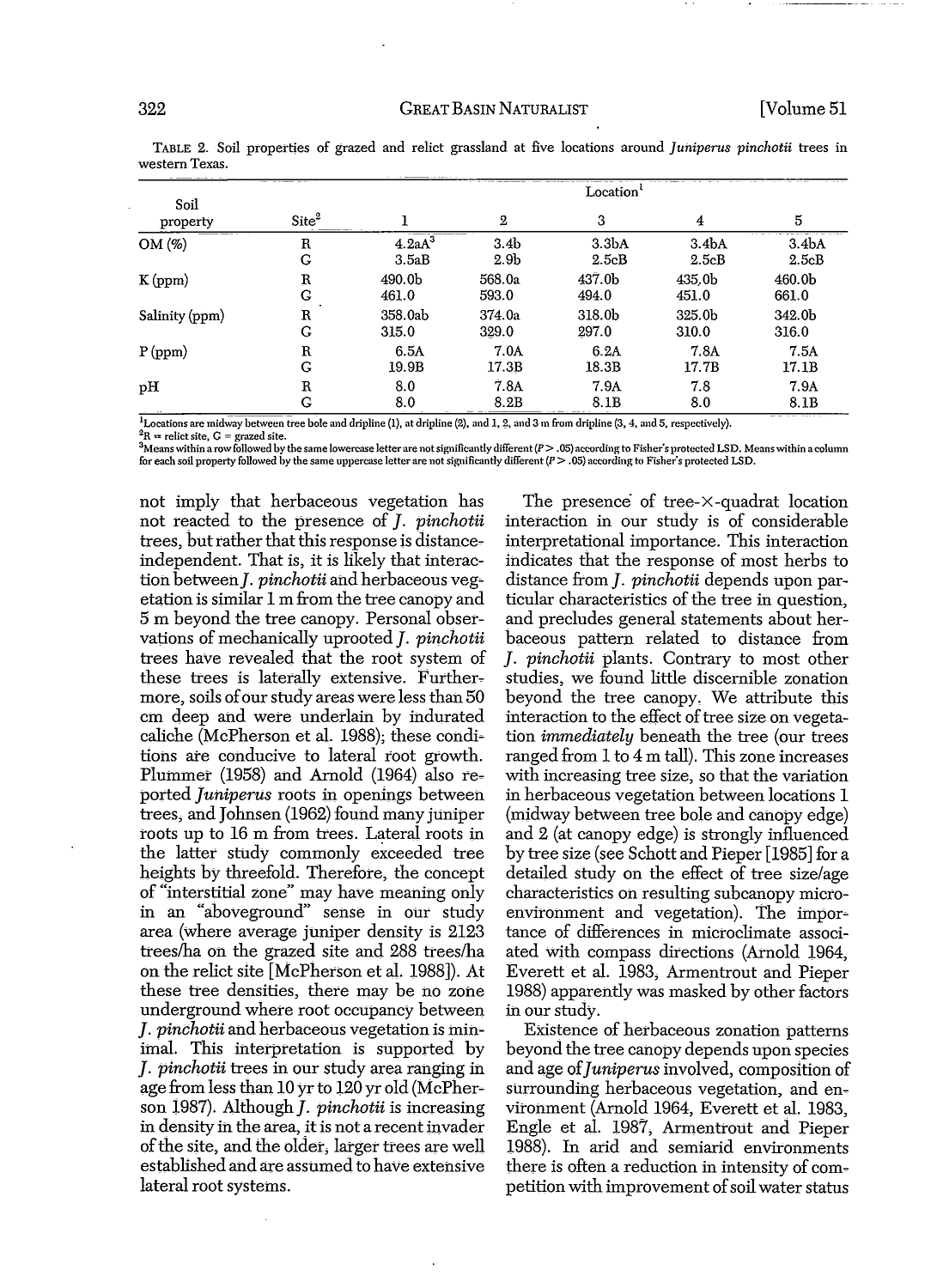(see Fowler [1986] for a review). We suggest that herbaceous zonation beyond the tree canopy is more likely to develop around west~ ern junipers in drier environments (e.g., ]. *osteosperma* in Everett et al. 1983) than around eastern junipers in more mesic environments (e.g.,]. *virginiana* in Engle et al. 1987) because limiting moisture in the former setting intensifies species interactions. Super~ imposed on this "environmental" effect is the influence of herbaceous species composition (e.g., Armentrout and Pieper 1988). This interpretation is consistent with the observation that ]. *pinchotii* is a stabilized hybrid between two western junipers (J. *deppeana* and]. *monosperma)* (Hall 1963; Hall and Carr 1968, Adams 1972, 1975) which, by virtue of its increasing density in western and central Texas grasslands, is evidently well adapted to a moisture regime more favorable than that experienced by its progenitors.

It is noteworthy that effects of]. *pinchotii* on herbaceous vegetation pattern Were recog~ nizable at several scales (landscape, community, and individual tree). Arnold (1964) first described herbaceous vegetation patterns around *Juniperus* using a single tree: Subsequent research (e.g., Clary 1973, Springfield 1976, Everett et al. 1983, Schott and Pieper 1985) increased the sample size but still focused on the impact of individual trees on herbaceous vegetation patterns. Ourstudy indicates that patterns detectable at the level of individual trees may also be identified at much larger scales.

#### **ACKNOWLEDGMENTS**

We thank Sheila Merrigan, Colleen Schreiber, and Jeff Mosley for their assistance with data collection. Mykal Ryan assisted with data entry. This study is a contribution of the College of Agricultural Sciences, Texas Tech University, Publication Number T-9-570.

#### LITERATURE CITED

- ADAMS, R. P. 1972. Chemosystematic and numerical studies of natural populations of *Juniperus pinchotii* Sudw. Taxon 21: 407-427.
- 1975. Numerical-chemosystematic studies of intraspecific variation in *Juniperus pinchotii.* Biochemical Systematics and Ecology 3: 71-74.
- ARMENTROUT, S. M., AND R. D. PIEPER. 1988. Plant distribution surrounding Rocky Mountain pinyon pine and one seed juniper in south-central New Mexico. Journal of Range Management 41: 139-143.
- ARNOLD, J. F. 1964. Zonation of understory vegetation around a juniper tree. Journal of Range Management  $17:41-42$ .
- BARTH, R. C. 1980. Influence of pinyon pine trees on soil chemical and physical properties. Soil Science Society of America Journal 44: 112-114.
- BAUER, *A.,* C. V. COLE, AND A. L. BLACK. 1987. Soil property comparisons in virgin grasslands between grazed and nongrazed management systems. Soil Science Society of America Journal 51: 176-182.
- BROTHERSON, J. D., AND S. T. OSAYANDE. 1980. Mineral concentrations in true mountain mahogany and Utah juniper, and in associated soils. Journal of Range Management 33: 182-185.
- BROWN, J. W., AND J. L. SCHUSTER. 1969. Effects of grazing on a hardland site in the southern High Plains. Journal of Range Management 22: 418-423.
- CLARY, W. P. 1973. Effects of Utah juniper removal on herbage yields from Springerville soils. Journal of Range Management 24: 373-378.
- CORRELL, D. S., AND M. S. JOHNSTON. 1970. Manual of the vascular plants ofTexas. Texas Research Foundation, Renner, Texas. 1881 pp.
- DIXON, M. L. 1975. Soil survey of Borden County, Texas. USDA Soil Conservation Service, Washington, D.C. 68 pp.
- DIXON, M. L., W. H. DITIEMORE, AND H. W. HYDE. 1973. Soil survey of Scurry County, Texas. USDA Soil Conservation Service, Washington, D.C. 56 pp.
- ELLIS, D., AND J. L. SCHUSTER. 1968. Juniper. age and distribution on an isolated butte in Garza County, Texas. Southwestern Naturalist 13:343-348.
- ENGLE, D. M., J. F. STRITZKE, AND P. L. CLAYPOOL. 1987. Herbage standing crop around eastern redcedar trees. Journal of Range Management 40: 237-239.
- EVERETT, R. L., S. H. SHARROW, AND R. O. MEEUWIG. 1983. Pinyon-juniper woodland understory distribution pattern and species associations. Bulletin of the Torrey Botanical Club 110:454-463.
- FIREMAN, M., AND H. E. HAYWARD. 1952. Indicator significance of some shrubs in the Escalante Desert, Utah. Botanical Gazette 114: 143-155.
- FOLLETT, R. H. 1969. Zn, Fe; Mn, and Cu in Colorado soils. Unpublished dissertation, Colorado State University, Fort Collins. 138 pp. .
- FOWLER, N. L. 1986. The role of competition in plant communities in arid and semiarid regions. Annual Review of Ecology and Systematics 17: 89-110.
- GAUCH, H. G. 1982. Multivariate analysis in community ecology. Cambridge University Press, New York. 298 pp.
- HALL, M. T. 1963. Variation and hybridization in *Juniperus.* Annals of the Missouri Botanical Garden 39:1-64. .
- HALL, M. T., AND C. J. CARR. 1968. Variability in*Juniperus* in the Palo Duro Canyon of west Texas. Southwestern Naturalist 13:75-98.
- HIBBARD, P. L. 1940. Accumulation of zinc in soils under persistent vegetation. Soil Science 59:53-55.
- JOHNSEN, T. N. 1962. One-seed juniper invasion of northern Arizona grasslands. Ecological Monographs 32: 187-207.